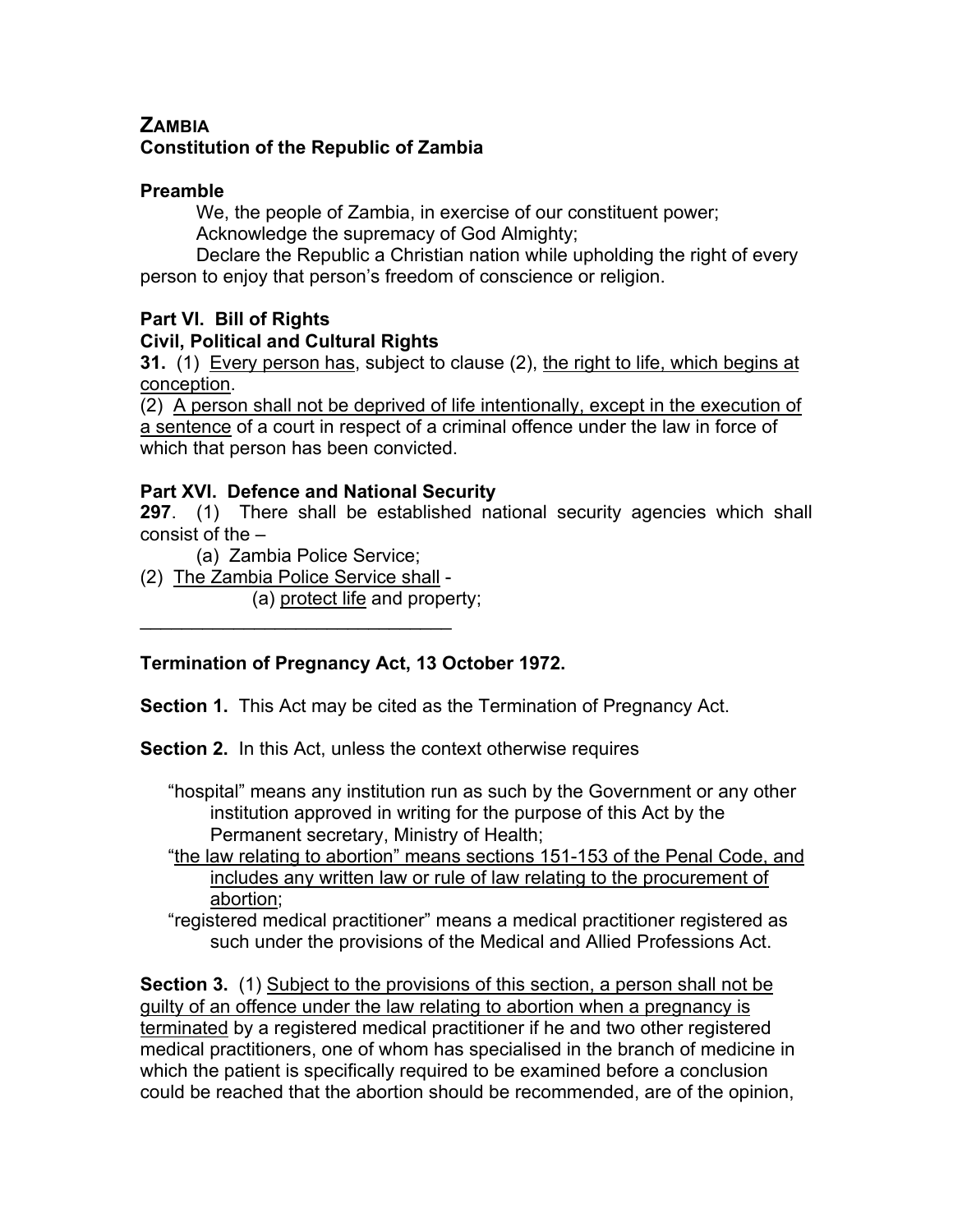formed in good faith:

(a) that the continuation of the pregnancy would involve:

- (i) risk to the life of the pregnant woman; or
- (ii) risk of injury to the physical or mental health of the pregnant woman; or
- (iii) risk of injury to the physical or mental health of any existing children of the pregnant woman;

greater than if the pregnancy were (not) terminated; or

(b) that there is a substantial risk that if the child were born it would suffer from such physical or mental abnormalities as to be seriously handicapped.

(2) In determining whether the continuation of a pregnancy would involve such risk as is mentioned in paragraph (a) of subsection (1), account may be taken of the pregnant woman's actual or reasonably foreseeable environment or of her age.

(3) Except as provided by subsection (4), any treatment for the termination of pregnancy must be carried out in a hospital.

(4) Subsection (3) and so much of subsection (1) as relates to the opinion of two registered medical practitioners, shall not apply to the termination of a pregnancy by a registered medical practitioner in a case where he is of the opinion, formed in good faith, that the termination of pregnancy is immediately necessary to save the life or to prevent grave permanent injury to the physical or mental health of the pregnant woman.

**Section 4.** (1) Subject to subsection (2), no person shall be under any duty, whether by contract or by any statutory or other legal requirement, to participate in any treatment authorised by this Act to which he has a conscientious objection:

Provided that in any legal proceedings the burden of proof of conscientious objection shall rest on the person claiming to rely on it.

(2) Nothing in subsection (1) shall affect any duty to participate in any treatment which is necessary to save the life or to prevent grave permanent injury to the physical or mental health of a pregnant woman.

(3) In any proceedings before a court, a statement on oath by any person to the effect that he has a conscientious objection to participating in any treatment authorised by this Act shall be sufficient evidence for the purpose of discharging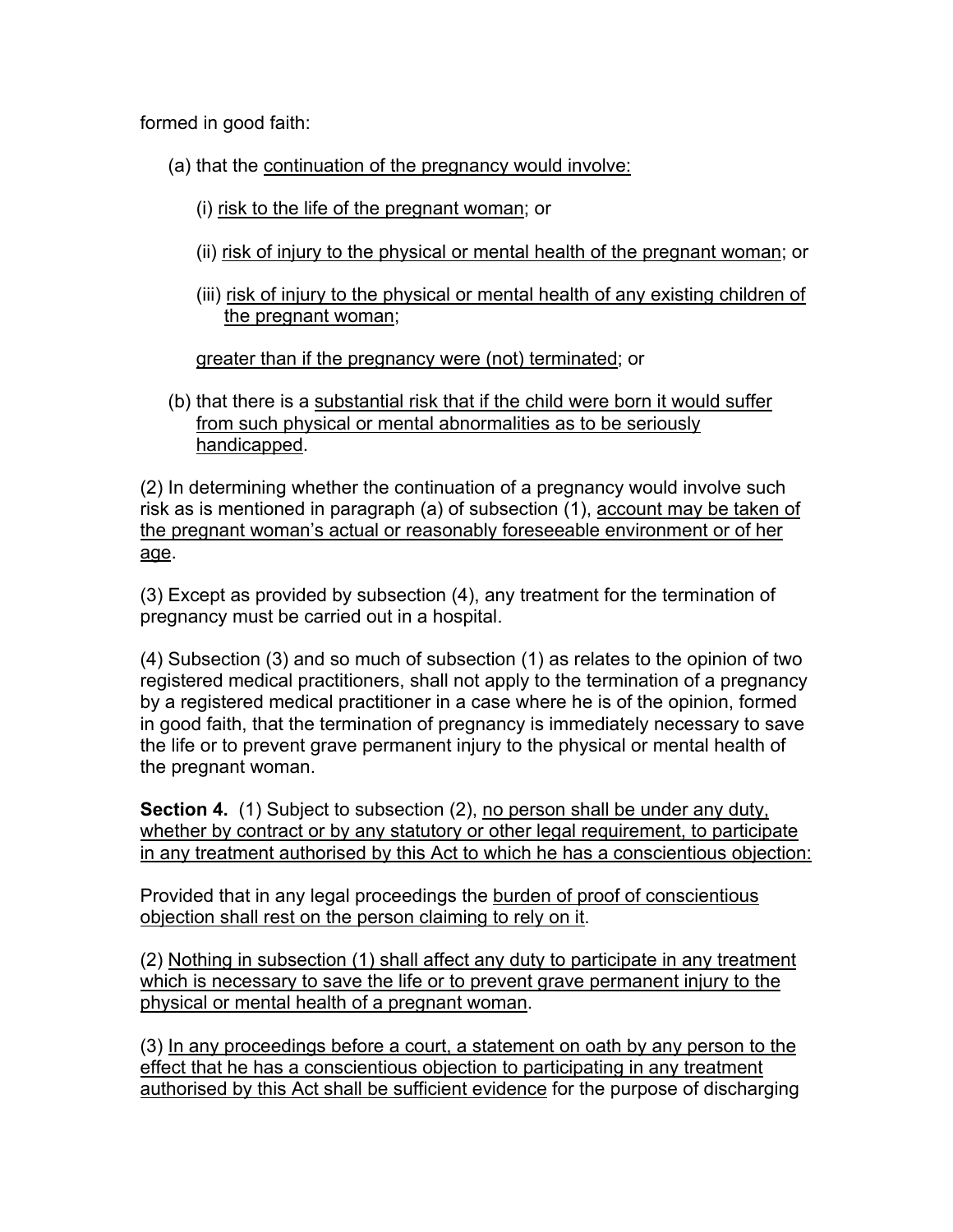the burden of proof imposed upon him by subsection (1).

**Section 5.** (1) The Minister may, by statutory instrument, make regulations for the better carrying out of the provisions of this Act and, without prejudice to the generality of the foregoing, such regulation may make provision for:

- (a) anything which is to be or which may be prescribed under this Act;
- (b) requiring any such opinion as is referred to in section three to be certified by the registered medical practitioner concerned in such form and at such time as may be prescribed by the regulations;
- (c) the preservation and disposal of certificates made pursuant to the regulations;
- (d) requiring any registered medical practitioner who terminates a pregnancy to give notice of the termination of pregnancy and such other information relating to the termination of pregnancy as may be prescribed;
- (e) prohibiting the disclosure, except to such persons or for such purposes as may be prescribed, of notices given or information furnished pursuant to the regulations.

(3) Any person who willfully contravenes or willfully fails to comply with the requirement of regulations made under subsection (1) shall be guilty of an offence and on conviction shall be liable to a fine not exceeding two hundred kwacha.

**Section 6.** For the purpose of the law relating to abortion, anything done with intent to procure the miscarriage of a woman is unlawfully done unless it is done in accordance with the provisions of the Act.

 $\mathcal{L}_\text{max}$  , where  $\mathcal{L}_\text{max}$  and  $\mathcal{L}_\text{max}$ 

#### **ZAMBIA: Termination of Pregnancy Regulations (Statutory Instrument No. 219 of 1972).**

**Section 1.** These Regulations may be cited as the Termination of Pregnancy Regulations.

**Section 2.** (1) Any opinion to which section 3 of the Act refers shall be certified in the appropriate form set out in the First Schedule.

(2) Any certificate of an opinion referred to in subsection (1) of section three of the Act shall be given before the commencement of the treatment for the termination of pregnancy to which it relates.

(3) Any certificate of an opinion referred to in subsection (4) of section three shall be given before the commencement of the treatment for the termination of pregnancy to which it relates or, if that is not reasonably practicable, not later than twenty-four hours after such termination.